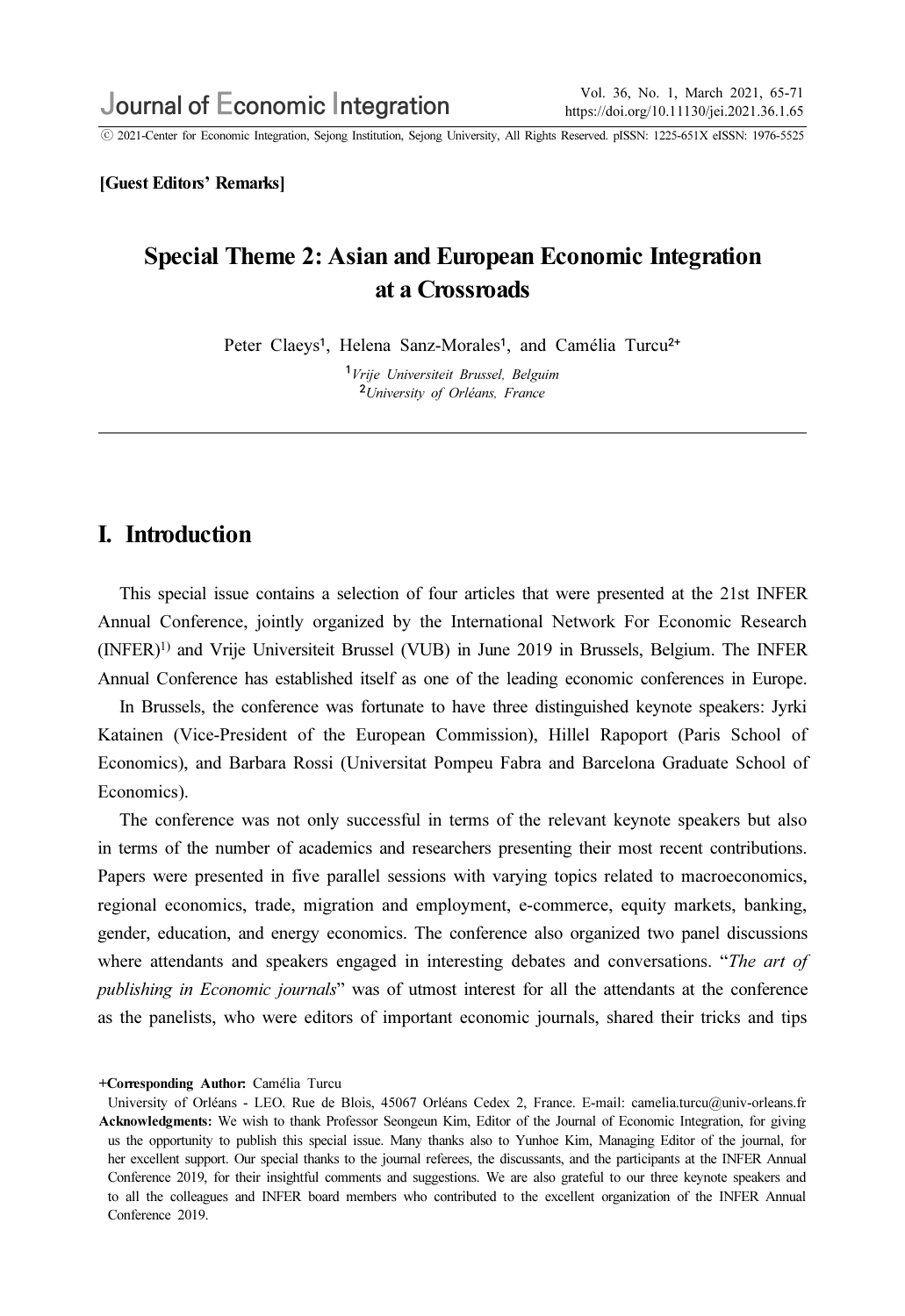for successful publishing. "Jobs for economists" was especially useful for early career researchers as the panelists, working in very different institutional setups, shared their views on different career paths inside and outside academia.

# II. Asian and European Economic Integration: Background and Challenges

This special issue is dedicated to the analysis of Asian and European integration. In Asia, the integration level among countries is not very high (Taghizadeh-Hesary et al., 2020) only exception is the Association of Southeast Asian Nations (ASEAN). Several initiatives have been considered within ASEAN to further strengthen economic integration to enhance, in the long run, the construction of an ASEAN currency area. Nevertheless, ASEAN is still a free trade area (which is the first stage of economic integration) while experiencing a certain similarity of exchange rate arrangements (Basnet et al., 2015). Therefore, a question that could arise would be: What are the macroeconomic and welfare benefits of a currency area compared to those of the independent managed floating if we consider the ASEAN countries? Europe is an excellent example of ever-closer economic integration between countries, reaching the stage of economic and monetary union in the Eurozone. Nevertheless, behind the overall picture, the European economic reality shows that the progress of European integration has not always been smooth (Bagnai & Turcu, 2016); the deepening and enlargement have not always gone hand-in-hand and have not always impacted in a similar way all member states and their regions. Moreover, in the recent period, European integration has been marked by a slowdown, following the decision of the UK to exit (Brexit) the European Union (EU).

This special issue, meant to capture the challenges of European and Asian integration, was prepared through special times that are also closely linked, in one way or another, to the globalization process and market integration. Never before have we lived in a global dystopian experiment of this scale: during this Pandemic Crisis we are living in, we are keeping physically distant, have massively shifted our lives online, and are adopting similar health measures. Each country is developing policies to roll back the health and economic crisis that we are going through together.

Although the papers in this special issue do not specifically deal with the Pandemic Crisis, as they were submitted before the crisis started, they capture other global shocks that hit the Asian

<sup>1)</sup> INFER is a non-profit organization supporting science and research in all areas of economics. It currently has more than 250 active members and several institutional members across 37 countries on five continents, as well as a large pool of more than 1,000 occasional participants and supporters. INFER encourages scientific discussion during workshops on specific topics, hosts regular conferences, and offers numerous publication possibilities to its members.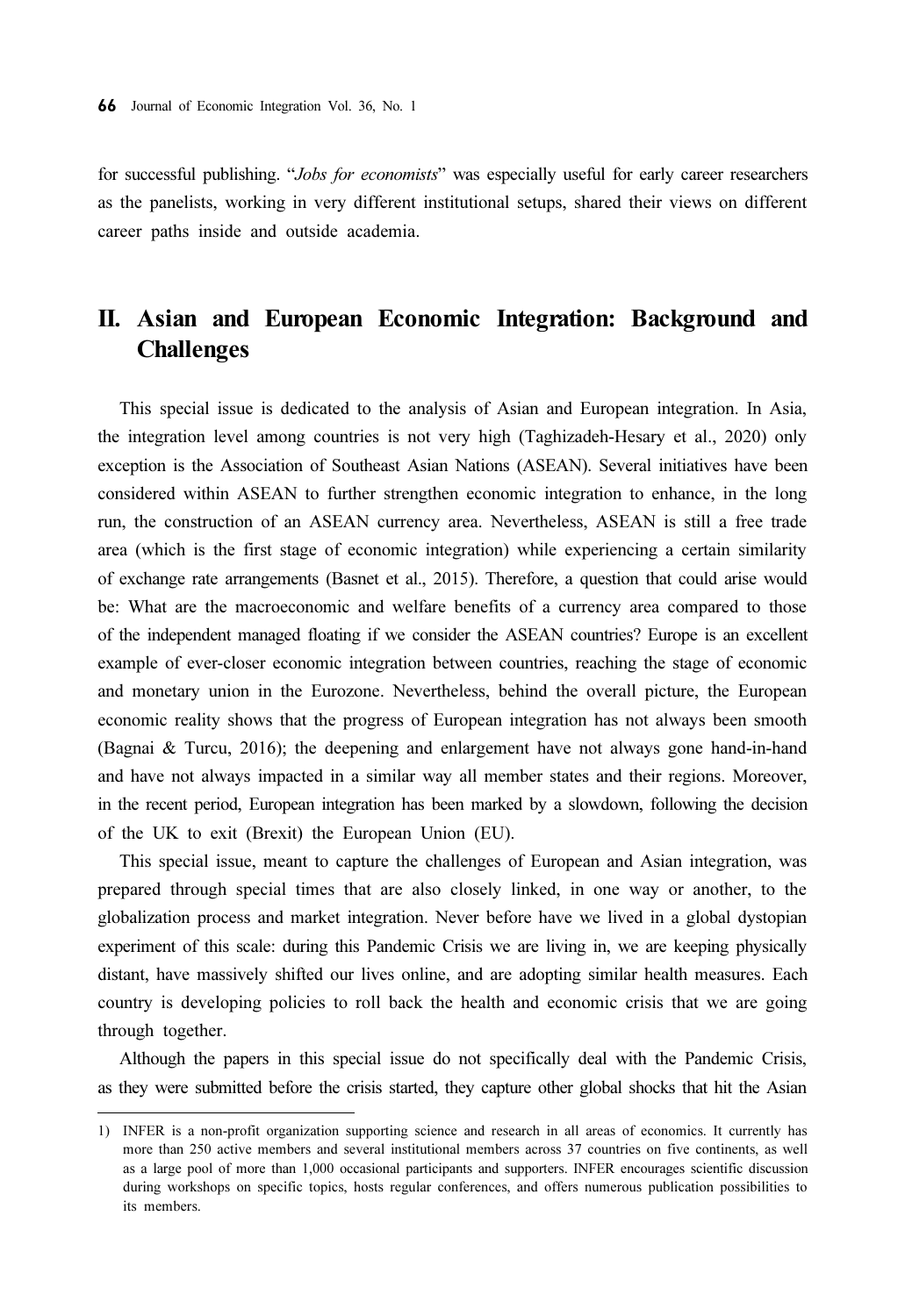and the European continents, such as the Global Financial Crisis (GFC) or the Eurozone crisis.

Nevertheless, the Pandemic Crisis bears a remarkable similarity to the Great Financial Crisis that hit us just over a decade ago: a relatively small problem in one country (mortgages) quickly exposed the failures in the entire market of that country (US), consequently spreading to closely related markets (EU) and exposing particular weaknesses in the governance of global financial markets, with tremendous effects for domestic banks as well as public finances.

The degree to which financial trouble or a virus could quickly spread across markets shows how integrated economies and societies have become. In 2009-2010, we analyzed the channels by which US subprime mortgages could affect Greek bond yields. In 2020-2021, with the aim to analyze the channels by which a virus can spread through international air travel from a large city such as Wuhan to any remote island in the span of a few months.

Despite all the economic trouble, we have learned how to quickly move our lives online, which connected us globally on a scale that we had envisaged only for the future. The Internet has truly accelerated and connected our lives over the last two decades. It has become a major force behind cultural and personal integration across borders; it pushes economic changes without regard for institutional limits. Misgivings toward the societal changes driven by the Internet have been causing political upheaval in many countries, just as much as trade or financial integration has done.

The type of integration traditionally studied by economists mostly focuses on this top-down type of integration but overlooks the technological and societal drivers of integration that have grown bottom-up. This type of integration is a major force that goes beyond Europe and covers all countries. This close integration is accelerating everywhere and will continue to conflict with traditional institutions that are not fully equipped to tackle these challenges. Some of the papers in this issue correctly cover deeper economic integration in Asian countries and ask what type of institutions are adequate to tackle its challenges. Other papers look at how European banks have survived the Financial Crisis and how they can prepare for future challenges; or how countries or specific sectors have grown in recent times in Europe. The Pandemic Crisis shows that we urgently need tools to understand globally-connected phenomena to redesign policies to avert future crises.

#### III. Studies Included in the Special Issue

The case of the ASEAN countries is studied in the paper entitled "Exchange rate regimes in the ASEAN: Would a currency union outperform the independent managed floating regimes?" by Ibrahima SANGARE. The author underlines that over the last two decades, an increase in trade dependence between the ASEAN member states has been observed, together with a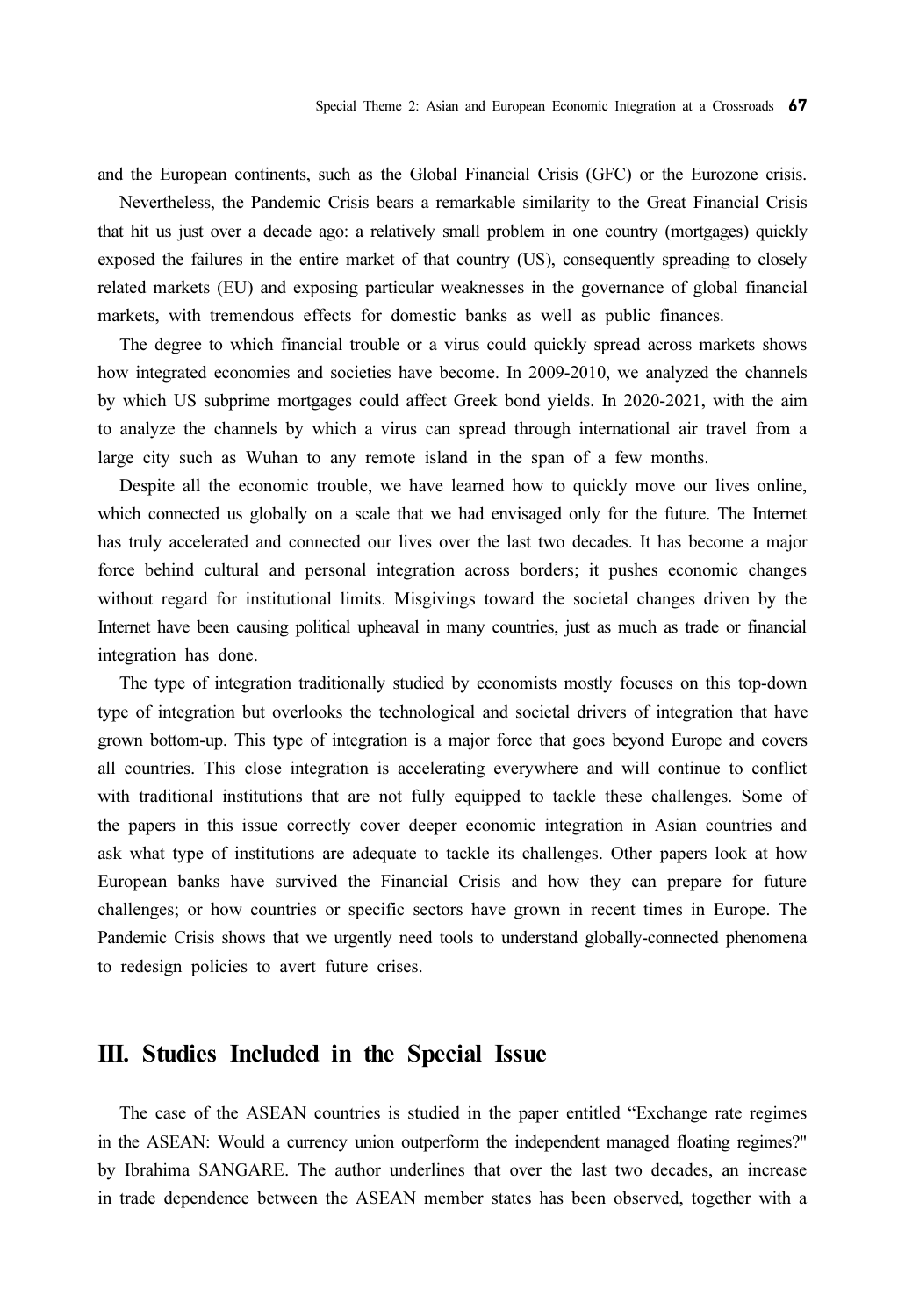rise in intra-ASEAN foreign direct investment and specific changes in exchange rate arrangements and monetary policy frameworks of the ASEAN zone (in particular, Thailand, Indonesia, Malaysia, and Singapore, as underlined by IMF [2008]). Against this background, the feasibility of an optimum currency area in the region has been dealt with in the literature. Within this framework, the author takes a different view with respect to the existing literature and theoretically investigates (focusing on simulations on ASEAN countries) whether, when symmetric shocks occur, countries that join a currency union are better off compared to the situation where they keep their own independent managed floating regimes. A two open-country DSGE model is developed, which features nominal and real rigidities, incomplete pass-through of exchange rates, financial frictions, and a foreign currency denomination of private debt. In this setting, the author aims to study the effects of supply and demand shocks (in terms of macroeconomic and welfare outcomes) for countries under a currency union or under an independent managed floating regime. The model is further calibrated on the five founding members of the ASEAN (Thailand, Indonesia, Malaysia, Singapore, and the Philippines). In this setting, the author investigates the role of the coordination of independent policies. The results suggest that the macroeconomic and welfare performances of the ASEAN economies under independent managed floating regimes are comparable to those under a currency union. These findings are explained by the stability of the intra-regional nominal exchange rates arising from the similarity of policy rules under independent managed floating regimes. This implies that the choice of exchange rate targeting regimes with coordinated policies for the ASEAN countries that share similar trade patterns would be an appropriate solution to move toward a currency union. More precisely, when the ASEAN countries target their nominal effective exchange rates in a similar way (through coordinated policies) under independent managed floating regimes, they would evolve in a sort of de facto currency union that would provide the same benefits as a legally constructed currency union (de jure currency union).

During the past decades, the European construction and the banking institutions, in particular, have been exposed to new challenges. The EU moved to a single market phase in the 80s, to an economic union stage at the beginning of the 90s, and to a deeper monetary integration further on (i.e., in 1999, the single currency and the European Monetary Union were launched). The challenges imposed on the banking system (i.e., stronger liberalization, deregulation, technological changes, and internationalization) were particularly strong in the EU after the implementation of the Single Market Program and the introduction of the single currency. The latter has led to increased competition, particularly focusing on the efficiency of the banking system. Hence, EU banking institutions have needed to cope with the challenges of European integration as well as, more recently, with the consequences of the Global Financial Crisis and the Eurozone crisis. During the crises, some EU countries faced particular financial stress as well as imbalances in their public budgets. They had to request international financial assistance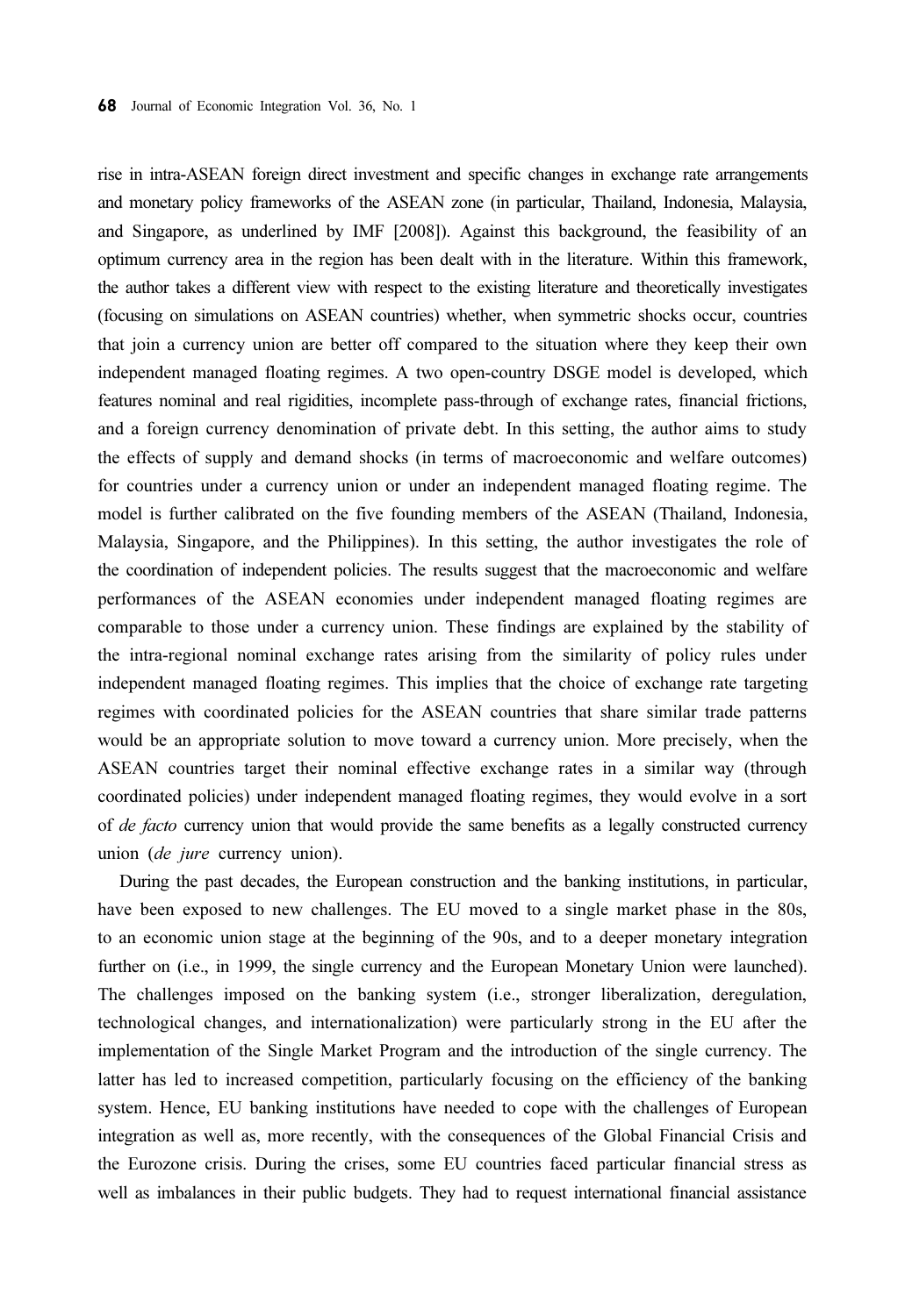to survive the crises. Currently, the EU has overcome the crisis effects, but is experiencing new challenges related to the exit of one member-state, the UK (which is crucial for the EU financial and banking systems).

In this special issue, Brexit is analyzed from the perspective of financial integration and the banking system. This is done in the paper titled "Efficiency of the European banks in the aftermath of the financial crisis: A panel stochastic frontier approach" by Candida FERREIRA. The author investigates the banking efficiency across the 28 EU countries2) for the period 2011-2017, using a Stochastic Frontier Analysis and panel estimates. The objective of the paper is twofold. On the one hand, it aims to analyze how efficient the EU banks are in the aftermath of the Global Financial Crisis. On the other hand, it investigates how EU banks might perform under the scenario that some key member-states (i.e., the UK, hence capturing Brexit) exit the EU or that the countries (Cyprus, Greece, Ireland, Portugal, and Spain) deeply affected by the GFC and the Eurozone crisis leave the EU. The results clearly indicate the presence of bank cost inefficiencies in the whole sample of 485 banks from all the 28 EU member-states. They also suggest the existence of statistically significant technical inefficiencies in all considered scenarios of countries excluded from the sample. In particular, it seems that the exclusion of Italian and UK banks from the estimates would be more beneficial for the decrease of the banks' cost inefficiencies than the exclusion of French and German banks. Nevertheless, the exclusion of the from the EU countries that were deeply affected by the Eurozone crisis and the GFC and that have, therefore, restructured their banking systems would decrease the cost efficiency of the European banking system. Further investigations are needed in this setting, taking into consideration the long process of financial integration and the recent creation of the Banking Union.

The effects of financial integration and banking system development (i.e., associated with fast-growing financial and banking sectors) on growth and macroeconomic asymmetries might generate further questions related to risk-sharing and income smoothing in Europe (Beck et al., 2016; Kremer & Popov, 2018). On these grounds, it would be interesting to analyze how income and sectoral convergence has evolved across European countries.

Eleonora CAVALLARO and Ilaria VILLANI examine in their paper titled "Club convergence in EU countries: A sectoral perspective" whether economic integration leads to increased similarity in the productive structures of countries and, furthermore, to convergence in sector-level productivity in the European Union. Their methodology is based on a non-linear factor model (Phillips & Sul, 2009) that introduces transition dynamics and considers the potential heterogeneity of countries. In other words, the paper empirically assesses the convergence process at both the total economy and sector levels (e.g., six economic sectors are taken into account), considering potential heterogeneities between the 28 EU countries<sup>3</sup>). The results suggest not

<sup>2)</sup> The UK is considered in the analysis, as it was an EU member during the analyzed period.

<sup>3)</sup> The UK is considered in the analysis, as the time span analyzed in this paper is 1995-2015.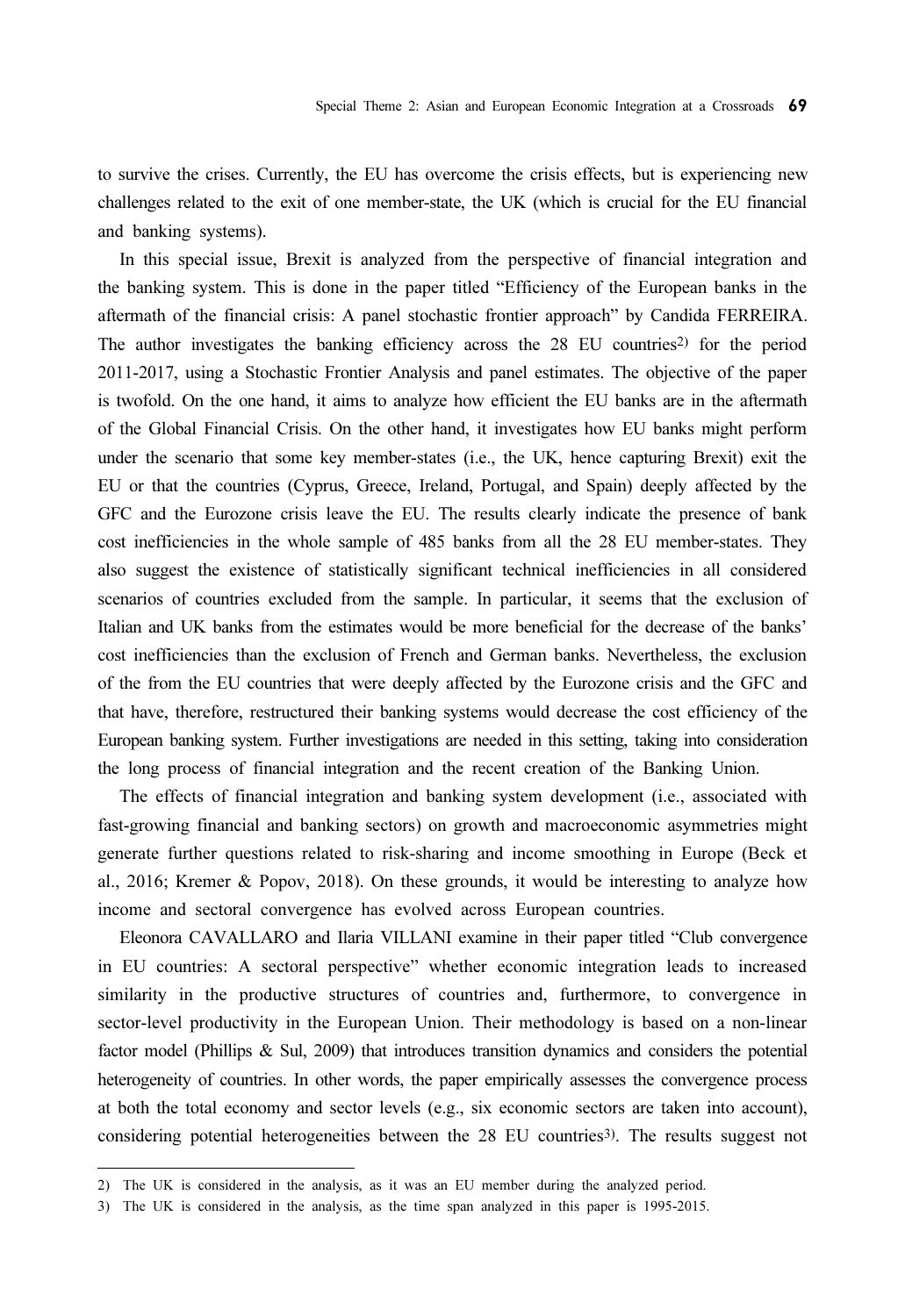only that EU countries have not converged – neither at the aggregate level nor at the sectoral level – but also that the differences among countries have increased since the recent GFC. They show that despite the successful integration of global production networks that stimulated the catching-up of most Central and Eastern European countries, asymmetries have increased following the recent global financial crisis. Additionally, heterogeneity between countries can be traced to differences in their vertical specialization, in the shares of innovation-intensive and high-skilled sectors; or they can be related to the factors determining the positioning of the countries in different income paths. Thus, this analysis can be relevant for the ongoing debate on the effects of the internationalization of production, shedding light on the growth prospects of countries while indicating some key policy implications.

Another sectoral study is further conducted in this special issue, but this time for a specific European country and a particular sector. In this setting, the study analyzes how sector characteristics including sustainability indicators affect consumer prices. More precisely, Katharina BISSINGER and Roland HERRMANN in their paper titled "Regional origin outperforms all other sustainability characteristics in consumer price premiums for honey: Empirical evidence for Germany" analyze the honey sector in Germany. This because the EU is the second-largest producer of honey worldwide as well as a key importer, while Germany has become a major producer of honey in recent years but also the largest honey importer in the EU. Against this background, the aim of the paper is to explain prices in this sector based on honey characteristics and to show the extent to which sustainability characteristics related to this particular sector yield a consumer price premium. The authors use a hedonic modeling approach that uses real market data and supply and demand factors that determine the implicit price and the marginal willingness to pay for product characteristics. It is worth underlying that they use recent data that is based on both online and offline prices. Moreover, they investigate whether the choice of a certain period affects the implicit prices of sustainability characteristics. Given the high price premium for regional honey, they also discuss whether sustainability concerns are the main reason for price markups. This is because sustainability and online retailing have become two of the main challenges in the food industry. A major finding of this study is that a clearly identified regional origin of the product outperforms all other sustainability characteristics (fair trade certification, organic production, or environmentally friendly packaging) in terms of the size of the consumer price premium. These results might suggest that food-safety concerns seem to be a key determinant of high consumer price premiums for defined origins. The latter seem to be more important for the high price premium than environmental issues or the willingness to support domestic honey producers. Thus, depending on their reputation, foreign suppliers might gain from international honey trade with Germany in different ways. These results can be extended into a more general framework to analyze whether there is a general pattern behind the consumer price premium of sustainability characteristics across different goods or sectors.